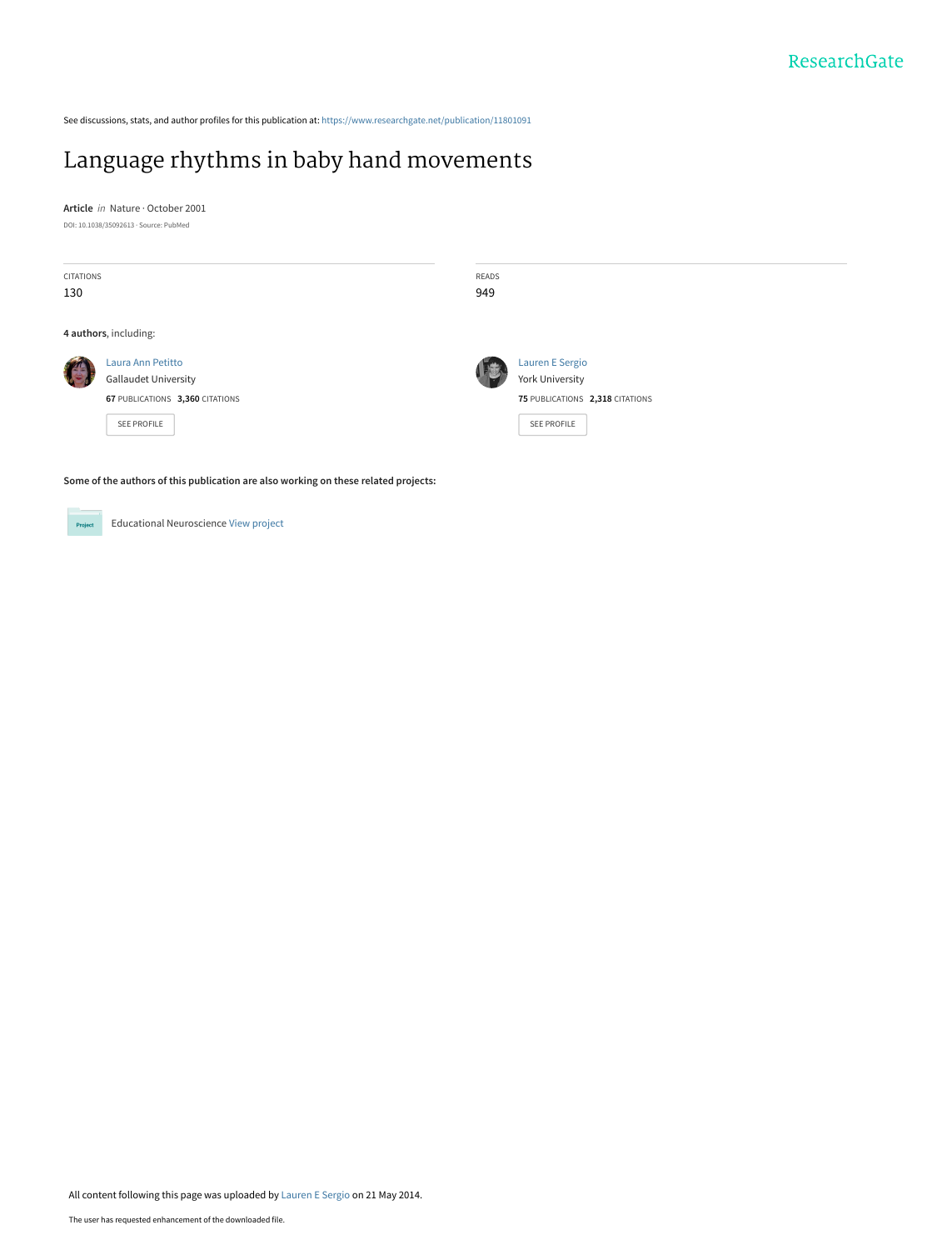# Language rhythms in baby hand movements

### Hearing babies born to deaf parents babble silently with their hands.

The vocal babbling sounds universally uttered by healthy babies at around 7 months of age are fascinating, and have been interpreted as reflecting both the orihe vocal babbling sounds universally uttered by healthy babies at around 7 months of age are fascinating, and have gins of language production in humans<sup>1</sup> and the vestiges of the evolutionary origins of language in our species<sup>2</sup>. Here we study the hand movements of hearing babies born to profoundly deaf parents and find that these children produce a class of hand activity that is distinct from other uses of their hands and which contains the specific rhythmic patterns of natural language ('silent' babbling). Our findings support the idea that babies are sensitive to rhythmic language patterns and that this sensitivity is key to launching the process of language acquisition.

The biological basis of babbling has been debated for decades. One possibility is that babbling, as in modern accounts of the origins of human language, is a purely nonlinguistic motor activity that results from the opening and closing of the mouth and jaw<sup>3-6</sup>. Alternatively, babbling could be a linguistic activity that reflects babies' sensitivity to specific patterns at the heart of human language and their capacity to use them<sup> $7-9$ </sup> — particularly the rhythmic patterns that bind syllables, the elementary units of language, into baby babbles, and then into words and sentences.



**Figure 1** Hand-movement frequencies calculated for the rhythmic hand activity of sign-exposed (full line) and speech-exposed (dashed line) babies across all ages; for each group, 400 movement segments (200 per group) were randomly selected. Only sign-exposed babies had a bimodal distribution of movement frequencies: the first mode (left peak) falls at around 1 Hz (range, 0.5–1.5 Hz) and the second mode (right peak) falls at around 2.5 Hz (range, 2.0–3.0 Hz). In contrast, hand-movement frequencies of speech-exposed babies were unimodal, falling at around 3.0 Hz (range, 2.5–3.5 Hz). Comparison of the two groups further revealed that the pattern of movement frequencies produced by sign-exposed babies was significantly different from that of speech-exposed babies at the same age  $(20, n=200)$  $\chi^2$  = 389.65, *P*<0.001);  $\chi^2$  was calculated at 21 quarterintervals and is shown here at half-intervals for clarity.

To test the motor and linguistic hypotheses, we studied three hearing babies who received no systematic exposure to spoken language and who instead saw only signed language from their profoundly deaf parents, and three hearing babies who were exposed to spoken language. We previously compared the capacity of hearing and deaf babies to babble in another study, in which group differences may have resulted from the babies' different sensory experiences<sup>10</sup>.

The two hearing baby groups were equal in all developmental respects, with the only difference being in the form of language input they received (by hand or mouth). Because hearing babies exposed to sign language do not use their mouth and jaw to learn speech, the motor hypothesis predicts that their hand activity should be fundamentally similar to that of hearing babies acquiring spoken language. If, however, babies are born with sensitivity to specific rhythmic patterns that are universal to all languages, even signed ones, then the linguistic hypothesis predicts that differences in the form of language input should yield differences in the hand activities of the two groups.

We recorded all babies' hand activity in three dimensions using Optotrak, an optoelectronic position-tracking system. The hand activity was carried out during presentation with objects and during game-playing in 60-min experimental sessions conducted when the babies were aged about 6, 10 and 12 months. Optotrak sensors accurately measure the trajectory and location over time of light-emitting diodes on the babies' hands with a 0.1-mm precision. Optotrak computations were carried out blind to videotape recordings of the positions of the babies' hands, which on their own are a subjective way to analyse hand movements $^{11}$ . Online videotapes were made of all babies independently for post-Optotrak analysis.

Optotrak analyses revealed that signexposed babies showed a significantly different type of low-frequency rhythmic hand activity from speech-exposed babies, as well as another type of high-frequency rhythmic hand activity that speech-exposed babies also showed and used almost exclusively (Fig. 1).

The low-frequency hand activity of sign-exposed babies was mainly generated within a tightly restricted space (Fig. 2), corresponding to the obligatory 'signphonetic' space in front of a signer's body that binds all linguistic expression in signed languages (82%); high-frequency hand activity was mainly outside this space (73%). Speech-exposed babies produced most of their high-frequency hand activity



**Figure 2** Learning language: a class of hand movements made by babies with profoundly deaf parents have a slower rhythm than ordinary gestures and are restricted to space in front of the body.

outside the crucial linguistic space (92%). Quantitatively, the low-frequency hand activity corresponds to the rhythmic patterning of adult sign-syllables<sup>12</sup>. We also discovered, after lifting the blind on videotape recordings, that only these low-frequency movements had the qualitative properties of silent linguistic hand babbling<sup>10</sup>

Remarkably, and without relying on the mouth, this silent linguistic babbling was conveyed by babies' hands in a different class of movement from non-linguistic hand activity. These linguistic and motor movements are differentiated by their distinct rhythmic frequencies, which could only result if babies are able to use the specific rhythmic patterns that underlie human language.

#### **Laura Ann Petitto\*†, Siobhan Holowka\*, Lauren E. Sergio‡, David Ostry\*§**

\**Department of Psychology, McGill University, Montréal, Québec H3A-1B1, Canada* ‡*Department of Kinesiology and Health Sciences, York University, Toronto, Ontario M3J-1P3, Canada*

§*Haskins Laboratories, New Haven, Connecticut 06511-6695, USA*

†*Present address: Departments of Psychological & Brain Sciences and Education, Dartmouth College, 302 Silsby Hall, Hanover, New Hampshire 03755, USA*

#### *e-mail: laura-ann.petitto@dartmouth.edu*

- 1. Locke, J. L. *The Child's Path to Spoken Language* (Harvard Univ. Press, Cambridge, Massachusetts, 1993).
- 2. Lieberman, P. *Human Language and Our Reptilian Brain: The Subcortical Bases of Speech, Syntax, and Thought* (Harvard Univ. Press, Cambridge, Massachusetts, 2000).
- 3. MacNeilage, P. F. & Davis, B. L. *Science* **288,** 527–531 (2000). 4. Locke, J. L. *Science* **288,** 449–451 (2000).
	-
- 5. Studdert-Kennedy, M. G. in *Cognition and the Symbolic Processes: Applied and Ecological Perspectives* (eds Hoffman, R. R. & Palermo, D. S.) 38–58 (Erlbaum, Hillsdale, New Jersey, 1991).